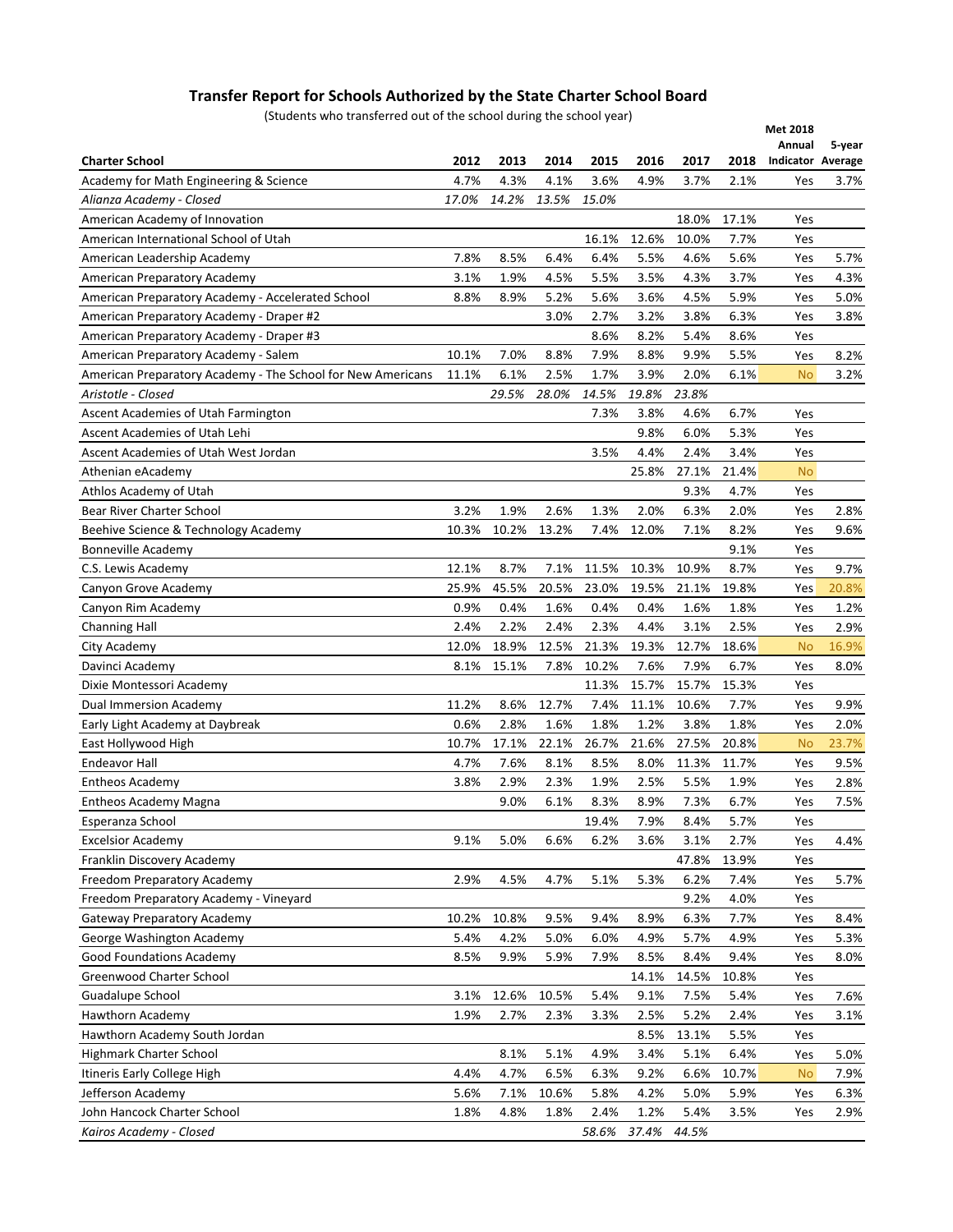|                                                      |       |       |       |       |       |       |       | Met 2018          |        |
|------------------------------------------------------|-------|-------|-------|-------|-------|-------|-------|-------------------|--------|
|                                                      |       |       |       |       |       |       |       | Annual            | 5-year |
| <b>Charter School</b>                                | 2012  | 2013  | 2014  | 2015  | 2016  | 2017  | 2018  | Indicator Average |        |
| Karl G. Maeser Preparatory Academy                   | 6.5%  | 9.4%  | 4.2%  | 4.0%  | 2.8%  | 4.4%  | 3.8%  | Yes               | 3.8%   |
| Lakeview Academy                                     | 3.9%  | 5.0%  | 5.7%  | 4.4%  | 3.8%  | 2.6%  | 2.5%  | Yes               | 3.8%   |
| Leadership Academy of Utah                           |       |       |       |       |       |       | 12.9% | Yes               |        |
| Leadership Learning Academy                          |       |       | 9.3%  | 9.3%  | 7.7%  | 6.2%  | 6.5%  | Yes               | 7.8%   |
| Leadership Learning Academy - Ogden                  |       |       |       |       |       |       | 21.3% | <b>No</b>         |        |
| Legacy Preparatory Academy                           | 5.6%  | 5.2%  | 5.2%  | 3.6%  | 4.0%  | 4.1%  | 2.6%  | Yes               | 3.9%   |
| Lincoln Academy                                      | 2.4%  | 4.1%  | 5.1%  | 3.4%  | 4.7%  | 2.8%  | 3.3%  | Yes               | 3.9%   |
| Lumen Scholar Institute                              |       |       |       |       | 13.1% | 18.3% | 16.0% | Yes               |        |
| Mana Academy Charter School                          |       |       | 13.4% | 20.5% | 16.1% | 11.5% | 16.3% | <b>No</b>         | 15.6%  |
| Maria Montessori Academy                             | 6.8%  | 6.4%  | 5.9%  | 6.6%  | 5.4%  | 7.1%  | 6.2%  | Yes               | 6.2%   |
| Merit College Preparatory Academy                    | 7.8%  | 12.1% | 5.9%  | 2.5%  | 10.4% | 9.3%  | 13.5% | <b>No</b>         | 8.3%   |
| Moab Charter School                                  | 13.4% | 5.4%  | 2.0%  | 13.6% | 1.9%  | 4.4%  | 10.1% | <b>No</b>         | 6.4%   |
| Monticello Academy                                   | 4.5%  | 3.6%  | 2.3%  | 2.2%  | 3.6%  | 6.5%  | 6.4%  | Yes               | 4.2%   |
| Mountain Heights Academy                             | 21.8% | 25.5% | 21.7% | 19.2% | 17.0% | 18.7% | 20.0% | <b>No</b>         | 19.3%  |
| Mountain West Montessori Academy                     |       |       |       | 8.4%  | 6.3%  | 8.5%  | 4.8%  | Yes               |        |
| Mountainville Academy                                | 4.5%  | 4.9%  | 3.9%  | 3.7%  | 5.2%  | 5.6%  | 5.4%  | Yes               | 4.8%   |
| Navigator Pointe Academy                             | 0.6%  | 1.5%  | 3.0%  | 2.0%  | 2.2%  | 1.7%  | 1.6%  | Yes               | 2.1%   |
| No. UT. Acad. for Math Engineering & Science         | 4.4%  | 5.3%  | 4.1%  | 4.9%  | 5.5%  | 4.4%  | 2.4%  | Yes               | 4.2%   |
| Noah Webster Academy                                 | 3.8%  | 7.1%  | 5.1%  | 6.8%  | 4.9%  | 5.0%  | 4.4%  | Yes               | 5.2%   |
| North Davis Preparatory Academy                      | 5.2%  | 4.1%  | 5.1%  | 5.5%  | 4.2%  | 4.6%  | 3.8%  | Yes               | 4.6%   |
| North Star Academy                                   | 0.9%  | 1.9%  | 1.0%  | 1.9%  | 1.4%  | 2.8%  | 2.1%  | Yes               | 1.9%   |
| Odyssey Charter School                               | 7.7%  | 7.5%  | 4.8%  | 5.7%  | 7.4%  | 7.2%  | 5.1%  | Yes               | 6.1%   |
| <b>Ogden Preparatory Academy</b>                     | 6.5%  | 4.5%  | 3.7%  | 4.2%  | 3.9%  | 2.9%  | 4.2%  | Yes               | 3.8%   |
| Pacific Heritage Academy                             |       | 36.7% | 16.5% | 15.4% | 19.7% | 13.2% | 12.5% | Yes               | 15.5%  |
| Paradigm High School                                 | 5.6%  | 10.2% | 6.8%  | 8.7%  | 6.3%  | 6.9%  | 9.1%  | Yes               | 7.6%   |
| Pinnacle Canyon Academy                              | 7.8%  | 9.9%  | 11.4% | 11.6% | 8.2%  | 8.0%  | 8.6%  | Yes               | 9.5%   |
| Pioneer High School for the Performing Arts - Closed |       | 15.2% | 21.1% | 23.8% | 15.5% | 11.3% | 18.9% | <b>No</b>         | 18.1%  |
| Promontory School of Expeditionary Learning          |       | 3.6%  | 3.1%  | 1.0%  | 2.9%  | 3.8%  | 5.3%  | Yes               | 3.2%   |
| Providence Hall                                      | 2.2%  | 1.6%  | 3.2%  | 4.7%  | 3.8%  | 4.0%  | 4.7%  | Yes               | 4.1%   |
| Quest Academy                                        | 8.7%  | 3.3%  | 5.6%  | 5.1%  | 4.4%  | 5.9%  | 4.0%  | Yes               | 5.0%   |
|                                                      | 4.8%  | 5.7%  | 3.1%  | 3.7%  | 1.3%  | 5.2%  | 4.6%  |                   | 3.6%   |
| Ranches Academy                                      |       |       |       |       |       |       |       | Yes               |        |
| Reagan Academy                                       | 1.7%  | 1.7%  | 2.5%  | 2.8%  | 2.0%  | 3.7%  | 2.3%  | Yes               | 2.7%   |
| Renaissance Academy                                  | 5.6%  | 4.7%  | 4.6%  | 4.3%  | 5.8%  | 5.6%  | 3.8%  | Yes               | 4.8%   |
| Rockwell Charter High School                         | 13.0% | 10.3% | 10.3% | 10.7% | 8.8%  | 8.5%  | 9.5%  | Yes               | 9.5%   |
| Roots Charter High School                            |       |       |       |       | 21.1% | 25.4% | 25.5% | <b>No</b>         |        |
| Salt Lake Arts Academy                               | 2.3%  | 1.0%  | 1.8%  | 1.0%  | 2.8%  | 4.4%  | 3.7%  | Yes               | 2.7%   |
| Scholar Academy                                      |       |       |       | 9.3%  | 3.3%  | 2.7%  | 5.1%  | Yes               |        |
| Soldier Hollow Charter School                        | 5.6%  | 10.0% | 7.9%  | 8.4%  | 7.7%  | 6.4%  | 9.5%  | Yes               | 8.0%   |
| Spectrum Academy                                     | 8.5%  | 4.3%  | 7.2%  | 5.6%  | 5.6%  | 6.4%  | 6.3%  | Yes               | 6.2%   |
| Spectrum Academy - Pleasant Grove                    |       |       |       | 17.2% | 9.8%  | 3.6%  | 5.6%  | Yes               |        |
| St. George Academy                                   |       |       |       |       |       |       | 19.1% | Yes               |        |
| Summit Academy                                       | 1.1%  | 0.6%  | 1.4%  | 2.4%  | 2.3%  | 3.6%  | 2.9%  | Yes               | 2.5%   |
| Summit Academy - Bluffdale                           |       |       |       |       |       | 9.8%  | 7.2%  | Yes               |        |
| Summit Academy - Independence                        |       |       |       | 10.6% | 4.0%  | 5.9%  | 4.3%  | Yes               |        |
| Summit Academy High School                           | 9.7%  | 9.6%  | 11.9% | 8.3%  | 12.4% | 11.2% | 10.9% | Yes               | 10.9%  |
| Syracuse Arts Academy                                | 3.0%  | 2.7%  | 4.4%  | 1.7%  | 4.2%  | 5.2%  | 3.2%  | Yes               | 3.7%   |
| Syracuse Arts Academy - North                        |       |       |       |       | 3.3%  | 2.9%  | 3.3%  | Yes               |        |
| Terra Academy                                        |       |       |       |       | 14.0% | 5.0%  | 6.2%  | Yes               |        |
| The Center for Creativity, Innovation and Discovery  |       |       |       |       |       |       | 8.9%  | Yes               |        |
| <b>Thomas Edison</b>                                 | 8.3%  | 3.6%  | 3.3%  | 3.5%  | 3.9%  | 2.5%  | 5.2%  | Yes               | 3.7%   |
| Thomas Edison - South                                | 8.9%  | 3.7%  | 5.8%  | 6.1%  | 4.4%  | 5.3%  | 4.2%  | Yes               | 5.2%   |
| Timpanogos Academy                                   | 1.5%  | 1.3%  | 4.1%  | 3.2%  | 3.0%  | 2.4%  | 3.8%  | Yes               | 3.3%   |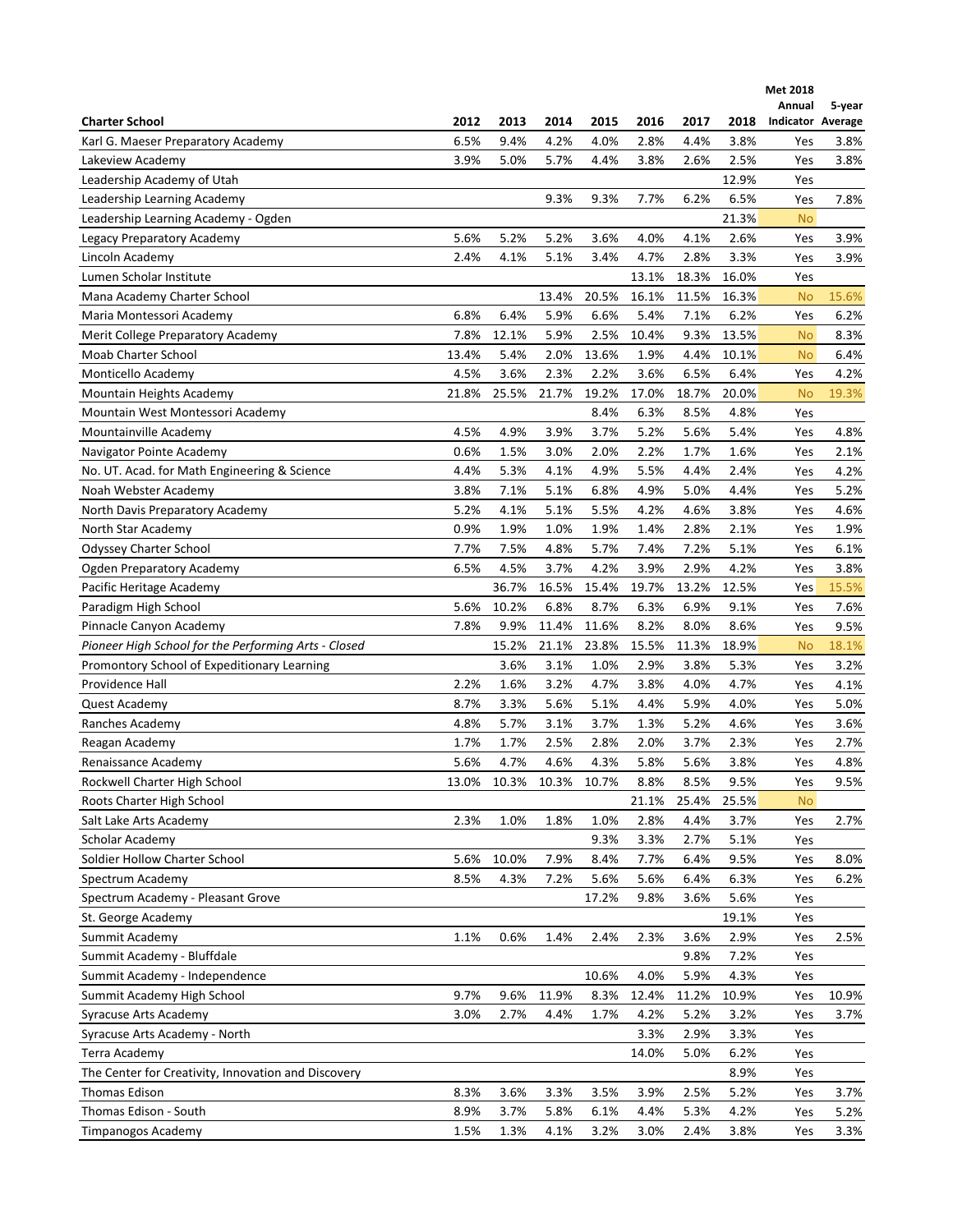|                                                           |       |       |       |       |       |       |       | <b>Met 2018</b><br>Annual | 5-year |
|-----------------------------------------------------------|-------|-------|-------|-------|-------|-------|-------|---------------------------|--------|
| <b>Charter School</b>                                     | 2012  | 2013  | 2014  | 2015  | 2016  | 2017  | 2018  | <b>Indicator Average</b>  |        |
| <b>Treeside Charter School</b>                            |       |       |       |       |       |       | 19.8% | Yes                       |        |
| Tuacahn High School for the Performing Arts               | 7.6%  | 8.2%  | 11.7% | 9.3%  | 9.9%  | 6.3%  | 13.6% | <b>No</b>                 | 10.2%  |
| Uintah River High                                         | 25.4% | 32.4% | 6.9%  | 24.3% | 18.6% | 17.1% | 16.3% | Yes                       | 16.6%  |
| <b>Utah Connections Academy</b>                           | 30.4% | 29.0% | 33.7% | 25.8% | 26.0% | 24.8% | 23.7% | <b>No</b>                 | 26.8%  |
| Utah County Academy of Science                            | 2.9%  | 1.8%  | 3.3%  | 3.1%  | 1.8%  | 2.5%  | 2.0%  | Yes                       | 2.5%   |
| Utah Military Academy                                     |       |       |       | 19.2% | 16.3% | 15.2% | 16.7% | Yes                       |        |
| Utah Military Academy - Camp Williams                     |       |       |       |       |       |       | 24.1% | N <sub>o</sub>            |        |
| Utah Virtual Academy                                      | 27.7% | 18.2% | 16.8% | 30.5% | 26.4% | 26.4% | 22.3% | <b>No</b>                 | 24.5%  |
| <b>Valley Academy</b>                                     |       | 11.9% | 12.8% | 10.1% | 15.0% | 6.9%  | 12.4% | <b>No</b>                 | 11.4%  |
| Vanguard Academy                                          |       |       |       |       | 3.3%  | 1.3%  | 0.5%  | Yes                       |        |
| Venture Academy                                           | 2.3%  | 7.6%  | 5.2%  | 6.7%  | 5.3%  | 5.2%  | 3.7%  | Yes                       | 5.2%   |
| Vista at Entrada School of Performing Arts and Technology | 9.1%  | 9.3%  | 5.4%  | 5.4%  | 6.5%  | 5.5%  | 6.2%  | Yes                       | 5.8%   |
| Voyage Academy                                            |       |       | 6.1%  | 3.3%  | 2.2%  | 2.6%  | 1.1%  | Yes                       | 3.0%   |
| Walden School of Liberal Arts                             | 9.2%  | 8.1%  | 7.6%  | 6.9%  | 7.6%  | 5.7%  | 4.9%  | Yes                       | 6.5%   |
| <b>Wallace Stegner Academy</b>                            |       |       |       |       |       | 12.1% | 9.5%  | Yes                       |        |
| Wasatch Institute of Technology - Closed                  |       |       |       | 53.7% |       |       |       |                           |        |
| Wasatch Peak Academy                                      | 1.9%  | 1.8%  | 1.4%  | 1.6%  | 2.4%  | 2.1%  | 4.4%  | Yes                       | 2.4%   |
| Wasatch Waldorf Charter School                            |       |       |       |       |       | 15.8% | 10.8% | Yes                       |        |
| Weilenmann School of Discovery                            | 3.1%  | 6.3%  | 5.0%  | 4.1%  | 2.9%  | 2.8%  | 3.3%  | Yes                       | 3.6%   |
| Winter Sports School*                                     |       |       |       | 7.4%  | 0.9%  | 6.9%  | 0.0%  | Yes                       |        |
| <b>Average of All SCSB Schools</b>                        | 7.4%  | 8.6%  | 7.4%  | 9.0%  | 8.0%  | 8.6%  | 8.0%  |                           |        |

\*Despite that Winter Sports School has a non-traditional school year, the transfer rate is calculated using the traditional school year.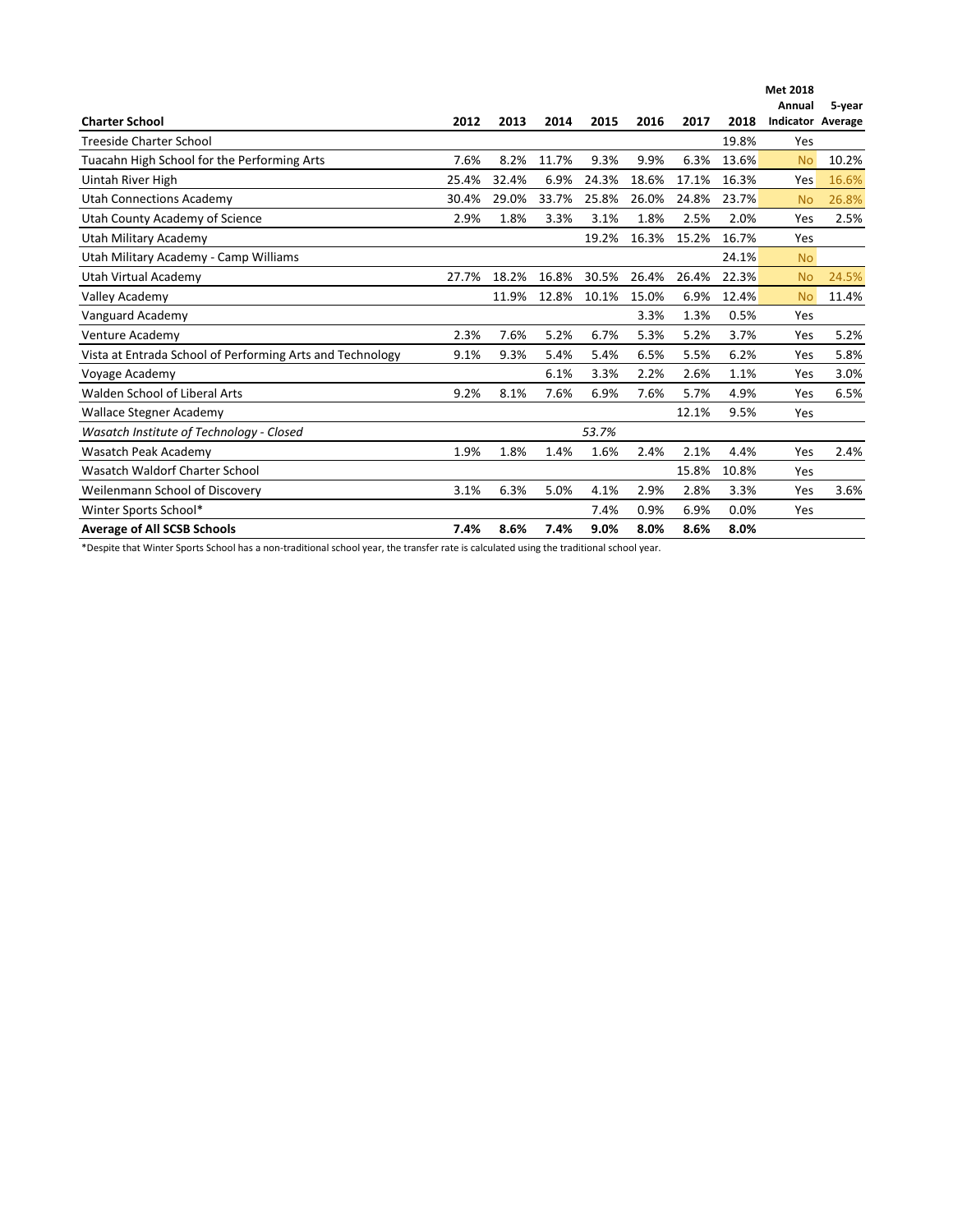## **Definitions**

| <b>TRANSFER RATE:</b> The percentage of students who<br>leave the school during the year to go to another<br>private or public school in the state, to go to<br>homeschool, or who dropped out. Excluded are<br>non-residents, students whose school of record is<br>another school, students who attended the school<br>for less than 10 days, and students in kindergarten. | <b>ANNUAL INDICATOR:</b> The SCSB conducts further<br>research and review on schools whose transfer<br>rate is 20% or higher or who had at least a 4%<br>increase from the prior year. |  |  |  |  |  |
|-------------------------------------------------------------------------------------------------------------------------------------------------------------------------------------------------------------------------------------------------------------------------------------------------------------------------------------------------------------------------------|----------------------------------------------------------------------------------------------------------------------------------------------------------------------------------------|--|--|--|--|--|
|                                                                                                                                                                                                                                                                                                                                                                               | <b>COMPREHENSIVE REVIEW INDICATOR: Generally</b><br>happens every five years, where it is expected that<br>the 5-year average transfer rate be no more than<br>12%.                    |  |  |  |  |  |
|                                                                                                                                                                                                                                                                                                                                                                               | <b>Note:</b> Not meeting either indicator triggers further<br>review, and does not necessarily mean there is a<br>concern.                                                             |  |  |  |  |  |

## **Analysis**

- The average transfer rate for charter schools decreased (improved) from 2017 to 2018, though the overall transfer rates since 2012 have remained fairly consistent, around 8%, with some fluctuation from year to year.
- 101 (86%) charter schools met the annual CSAF transfer rate indicator target. 88% had a 5-year average transfer rate below or equal to 12%.
- 60% of charter schools improved their transfer rate percentage from the previous year.
- First-year schools tend to have higher transfer rates, but this does not necessarily indicate concern. Transfer rates tend to improve in the second year and beyond.